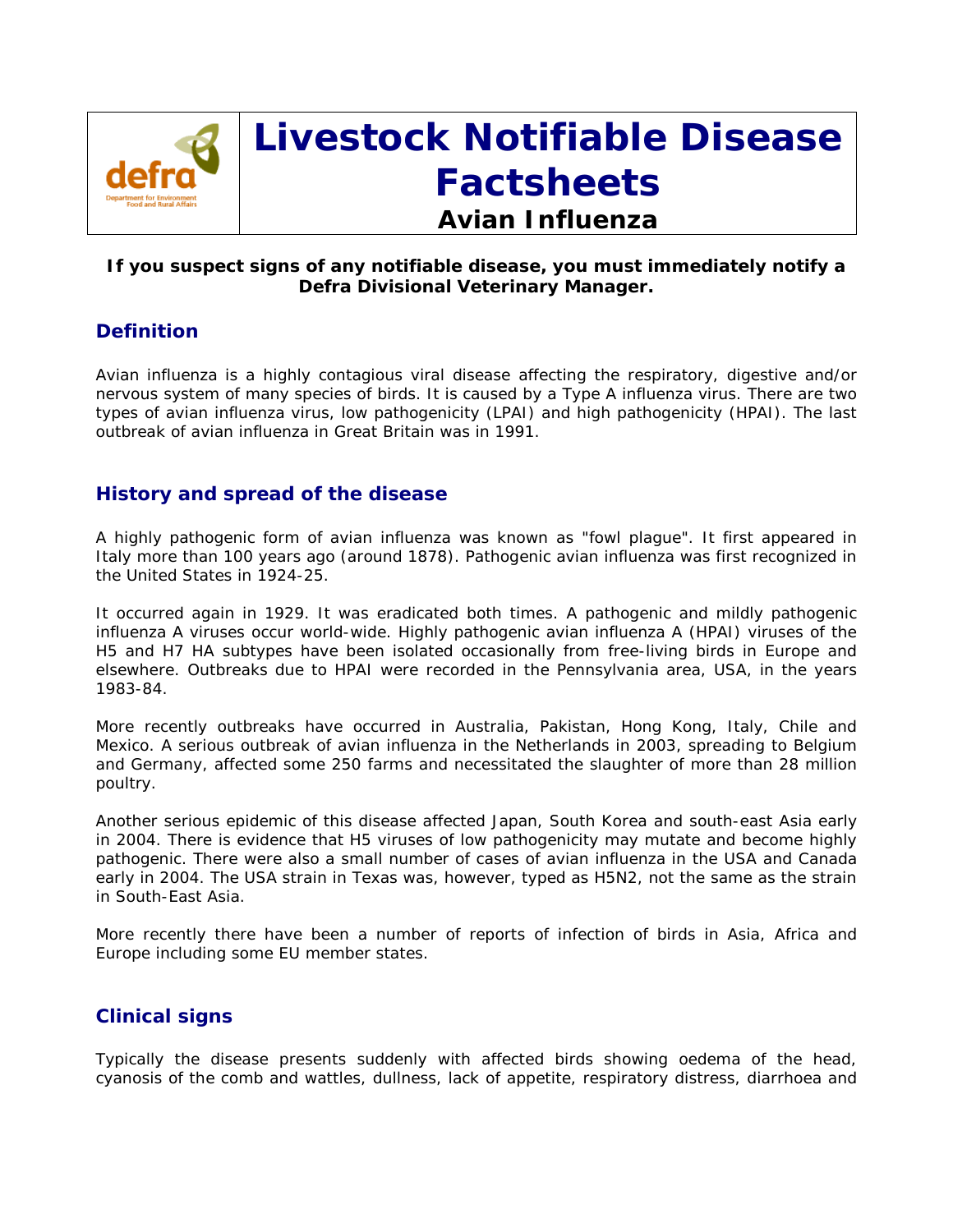drop in egg production. Birds may often die without any signs of disease being apparent. However, there can be considerable variation in the clinical picture and severity of the disease.

## **Post-mortem**

Findings vary considerably but congestion and haemorrhages affecting any organs usually predominate. Necrotic foci may be found in the liver, lungs, spleen and kidneys. There may also be exudates in the air sacs and peritoneum and occasionally a fibrinous pericarditis. When the disease affects adult laying birds an egg peritonitis may be a constant abnormality.

# **Transmission**

- Direct contact with secretions from infected birds, especially faeces
- Contaminated feed, water, equipment and clothing
- Clinically normal waterfowl and sea birds may introduce the virus into flocks.
- Broken contaminated eggs may infect chicks in the incubator.

# **Legislation**

The Diseases of Poultry (England) Order 2003 came into force on 30 April 2003. It enacts the requirements of EU Council Directive 92/40/EEC introducing Community measures for the control of avian influenza. Similar legislation is being made for Scotland and Wales.

The new Order replaces the Diseases of Poultry Order 1994 and extends these measures to Ratites (ostriches, emus and rhea) as required by EU Directive 92/65. It also contains additional powers to check that disease is not present.

The Avian Influenza and Newcastle Disease (England and Wales) Order 2003 which extends to these two diseases new powers introduced by the Animal Health Act 2002, allowing a preventative or firebreak cull of poultry, providing powers of entry to test and sample, and allowing the slaughter of vaccinated poultry, with compensation. The powers were sought as part of our Emergency Preparedness Programme in the light of increased concerns about the Spring 2003 outbreak of Avian Influenza in the Netherlands and Belgium and in advance of the autumn migratory season, given that these diseases could be introduced by waterfowl.

# **Main aspects of disease control**

#### **i) Infected Premises**

Prohibition on movements of animals, litter and vehicles into or out of the infected place. Cleansing and disinfection of premises and vehicles. Schedule 3 of the Animal Health Act 1981 provides for the compulsory slaughter of diseased poultry and poultry which is suspected of being infected or which has been exposed to the infection of disease. Eggs must also be destroyed.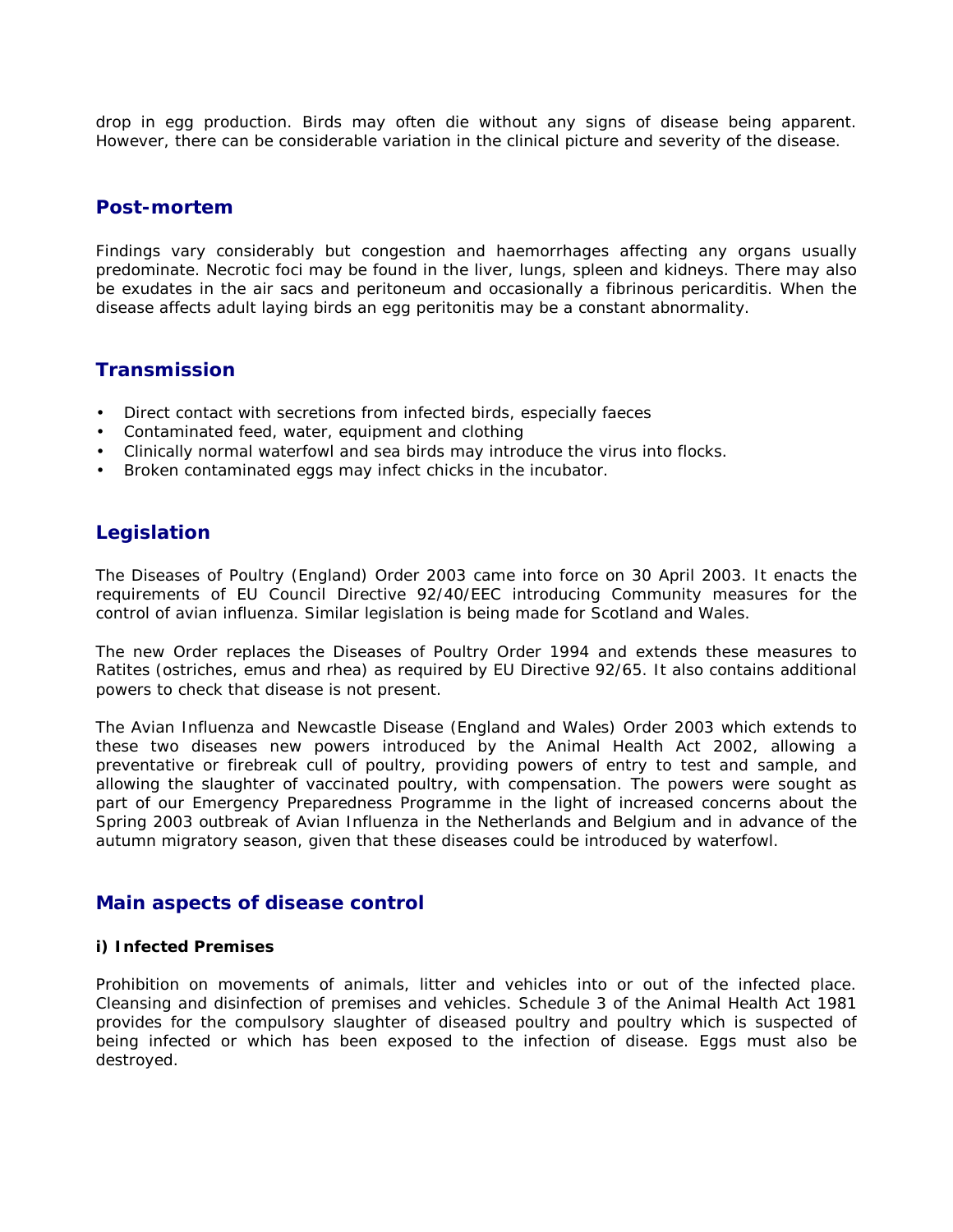#### **ii) Infected Area**

- **Keepers of Poultry /Hatcheries /Slaughterhouses**: Movement restrictions on Poultry and Hatching Eggs within a 3 km and 10 km radius. Poultry must be kept in their living quarters. Markets, Fairs and Shows are prohibited.
- **Waste disposal contractors**: Used litter or poultry manure may not be removed or spread.
- **Hauliers**: Cleansing and disinfection of any vehicle used for the conveyance of poultry, carcases, poultry offal or feathers, or eggs.

#### **iii) Other Control Measures**

The Secretary of State may order the vaccination of any species of poultry in a vaccination area. These measures may be applied for three months and may be extended by additional periods of 3 months

#### **iv) Minimum Duration of Controls**

An infected premises may not be re-stocked until at least 21 days after disinfection. Protection zone controls apply for at least 21 days after the cleansing and disinfection of the infected premises and then becomes part of the surveillance zone. Surveillance zone controls apply for at least 30 days after cleansing and disinfection.

#### **(v) Compensation**

Schedule 3 of the Animal Health Act 1981 states that compensation for poultry which are not diseased shall be the value immediately before slaughter

# **Further Detail**

Restrictions and slaughter provisions apply to domestic fowls, turkeys, geese, ducks, guinea fowls, quail, pigeons, pheasants,partridges and Ratites (ostriches, emus and rhea) reared or kept in captivity for breeding or the production of meat or eggs for consumption or for restocking supplies of game.

## **Most recent GB outbreak**

In 1992 avian influenza was confirmed in a flock of turkeys in Norfolk. Sudden mortality occurred in a single house containing approximately 8,000 18-week old turkeys. A 10 km infected area was declared (The Fowl Pest (Infected Areas Restrictions) Order on 20 January 1992. This prohibited movement of poultry from within the infected area except for slaughter until, following extensive surveillance, the. infected area restrictions were withdrawn.